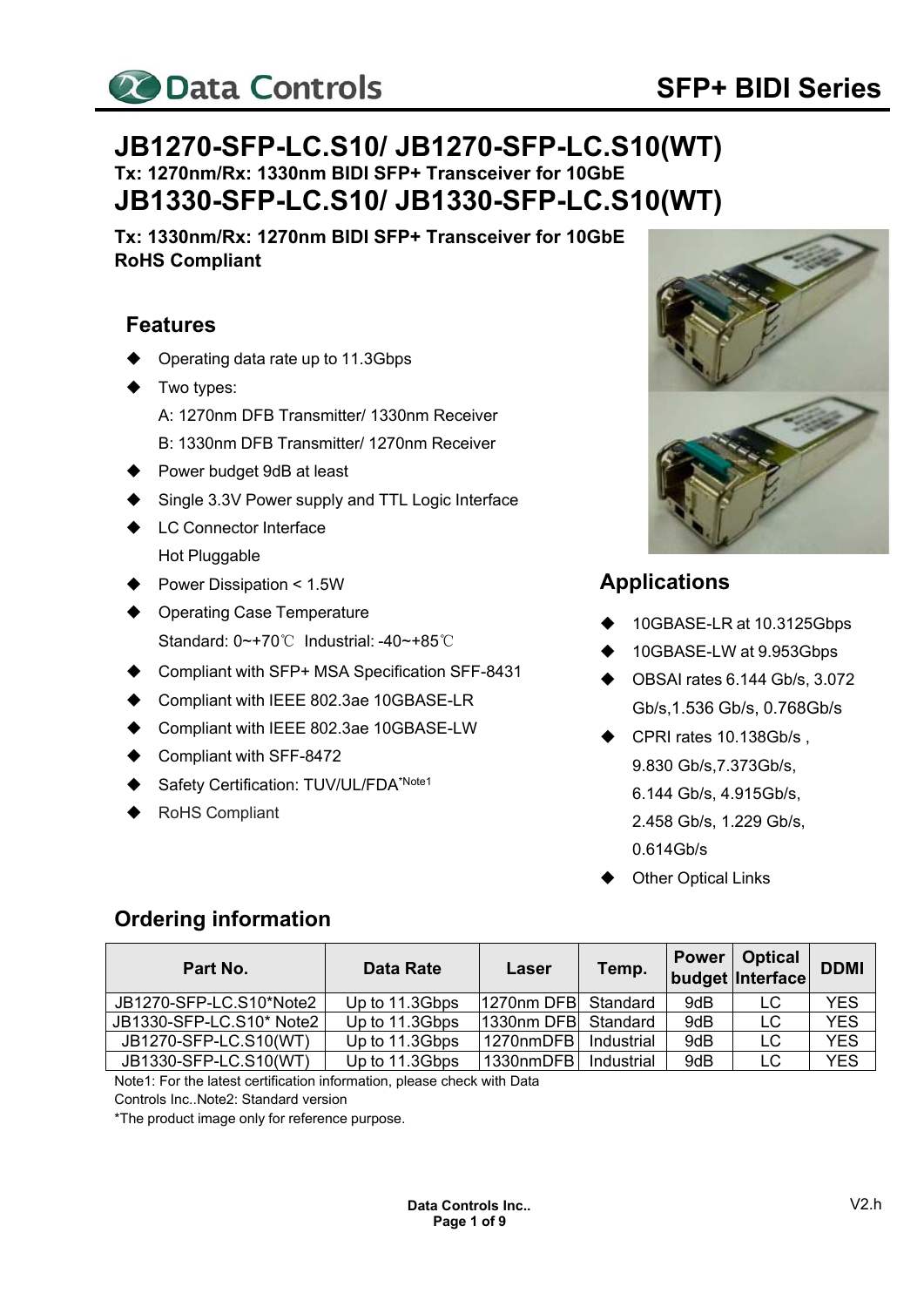#### **Product Description**

The JB1270/1330-SFP-LC.S10 series single mode transceiver is small form factor pluggable module for duplex optical data communications such as 10GBASE-LR/LW defined by IEEE 802.3ae. It is with the SFP+ 20-pin connector to allow hot plug capability.

The JB1270-SFP-LC.S10 module is designed for single mode fiber and operates at a nominal wavelength of 1270nm; JB1330-SFP-LC.S10 module is designed for single mode fiber and operates at a nominal wavelength of 1330nm. The transmitter section uses a multiple quantum well DFB, which is class 1 laser compliant according to International Safety Standard IEC-60825.

The receiver section uses an integrated InGaAs detector preamplifier (IDP) mounted in an optical header and a limiting post-amplifier IC.

# **Absolute Maximum Ratings\* Note3**

| <b>Parameter</b>      | <b>Symbol</b> | Min. | Max. | Unit   |
|-----------------------|---------------|------|------|--------|
| Storage Temperature   |               | -40  | +85  | $\sim$ |
| <b>Supply Voltage</b> | Vcc           | -0.5 | 3.6  |        |

\*Note3: Exceeding any one of these values may destroy the device permanently.

#### **Recommended Operating Conditions**

| <b>Parameter</b>                  | <b>Symbol</b>           |                       | Min.              | <b>Typical</b> | Max.  | <b>Unit</b> |      |   |
|-----------------------------------|-------------------------|-----------------------|-------------------|----------------|-------|-------------|------|---|
| <b>Power Supply Voltage</b>       | $\rm V_{CC}$            |                       |                   |                | 3.15  | 3.3         | 3.45 | V |
| <b>Power Supply Current</b>       | <b>I</b> cc             |                       |                   |                | 430   | mA          |      |   |
| <b>Surge Current</b>              | <b>Surge</b>            |                       |                   |                | $+30$ | mA          |      |   |
|                                   |                         |                       | JB1xx0-SFP-LC.S10 |                | 70    | $^{\circ}C$ |      |   |
| <b>Operating Case Temperature</b> | $\mathsf T_{\mathsf c}$ | JB1xx0-SFP-LC.S10(WT) |                   | $-40$          | 85    | $^{\circ}C$ |      |   |
| <b>Baud Rate</b>                  |                         | 0.6                   |                   | 10.3125        | 11.3  | Gbaud       |      |   |

#### **Performance Specifications – Electrical**

| <b>Parameter</b>                   | <b>Symbol</b> | Min. | Typ.        | <b>Max</b> | Unit | <b>Notes</b>         |
|------------------------------------|---------------|------|-------------|------------|------|----------------------|
|                                    |               |      | Transmitter |            |      |                      |
| <b>CML</b><br>Inputs(Differential) | Vin           | 150  |             | 1200       | mVpp | AC coupled<br>inputs |
| Input Impedance                    | Zin           | 85   | 100         | 115        | ohms | $Rin > 100$ kohms    |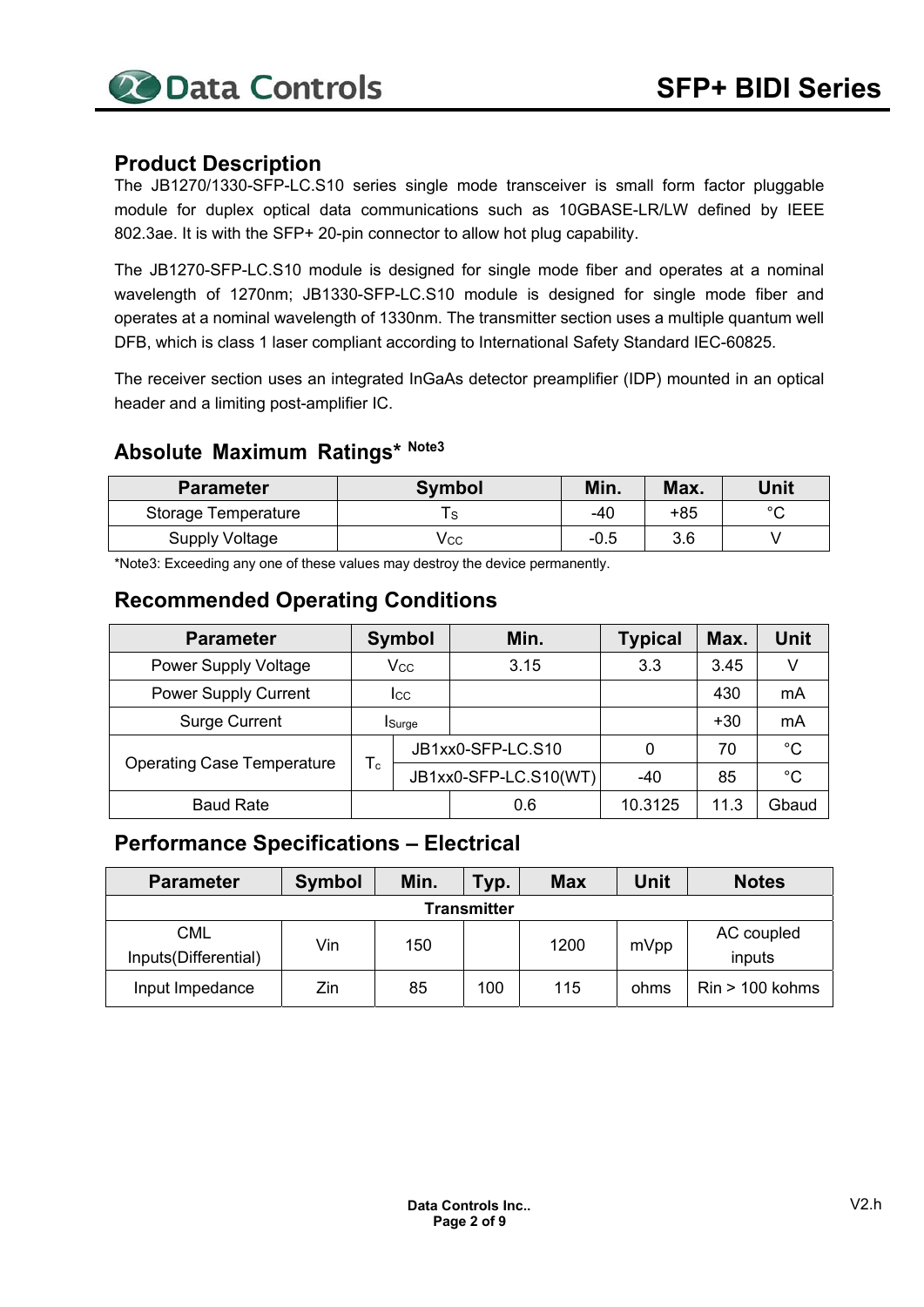

| (Differential)                       |                 |                |     |           |        | @DC                                   |  |  |  |
|--------------------------------------|-----------------|----------------|-----|-----------|--------|---------------------------------------|--|--|--|
| Tx DISABLE Input<br>Voltage - High   |                 | $\overline{2}$ |     | $Vcc+0.3$ | V      |                                       |  |  |  |
| Tx DISABLE Input<br>Voltage - Low    |                 | 0              |     | 0.8       | $\vee$ |                                       |  |  |  |
| Tx FAULT Output<br>Voltage - High    |                 | $\overline{2}$ |     | $Vcc+0.3$ | $\vee$ | $Io = 400 \mu A$ ; Host<br><b>Vcc</b> |  |  |  |
| Tx FAULT Output<br>Voltage - Low     |                 | $\overline{0}$ |     | 0.5       | V      | $I_0 = -4.0$ Ma                       |  |  |  |
|                                      | <b>Receiver</b> |                |     |           |        |                                       |  |  |  |
| <b>CML Outputs</b><br>(Differential) | Vout            | 350            |     | 700       | mVpp   | AC coupled<br>outputs                 |  |  |  |
| Output Impedance<br>(Differential)   | Zout            | 85             | 100 | 115       | ohms   |                                       |  |  |  |
| Rx LOS Output<br>Voltage - High      |                 | $\overline{2}$ |     | $Vcc+0.3$ | $\vee$ | $Io = 400 \mu A$ ; Host<br>Vcc        |  |  |  |
| Rx_LOS Output<br>Voltage - Low       |                 | $\mathbf 0$    |     | 0.8       | V      | $I_0 = -4.0$ Ma                       |  |  |  |
|                                      | VoH             | 2.5            |     |           | V      |                                       |  |  |  |
| $MOD$ DEF $(2:0)$                    | VoL             | 0              |     | 0.5       | V      | With Serial ID                        |  |  |  |

# **Optical Characteristics**

## **( JB1270-SFP-LC.S10, 1270nm DFB & PIN/TIA)**

| <b>Parameter</b>                 | <b>Symbol</b>      | Min.  | <b>Typical</b> | Max.   | Unit  |
|----------------------------------|--------------------|-------|----------------|--------|-------|
| Power Budget                     |                    | 9     |                |        | dB    |
| Data Rate                        |                    | 0.6   | 10.3125        | 11.3   | Gbps  |
|                                  | <b>Transmitter</b> |       |                |        |       |
| Center Wavelength                | λс                 | 1260  | 1270           | 1280   | nm    |
| Spectral Width (-20Db)           | Δλ                 |       |                | 1      | nm    |
| Side Mode Suppression Ratio      | <b>SMSR</b>        | 30    |                |        | dB    |
| Average Output Power*note4       | Pout, AVG          | -5    |                | 0      | dBm   |
| <b>Extinction Ratio</b>          | ER                 | 3.5   |                |        | dB    |
| Average Power of OFF Transmitter |                    |       |                | $-30$  | dBm   |
| <b>Relative Intensity Noise</b>  | <b>RIN</b>         |       |                | $-128$ | dB/Hz |
| <b>TX Disable Assert Time</b>    | t off              |       |                | 10     | us    |
|                                  | <b>Receiver</b>    |       |                |        |       |
| Center Wavelength                | λc                 | 1320  |                | 1340   | nm    |
| Sensitivity*note5                | $P_{IN}$           |       |                | $-14$  | dBm   |
| <b>Receiver Overload</b>         | <b>PMAX</b>        | 0.5   |                |        | dBm   |
| <b>LOS De-Assert</b>             | <b>LOSD</b>        |       |                | $-18$  | dBm   |
| <b>LOS Assert</b>                | <b>LOSA</b>        | $-30$ |                |        | dBm   |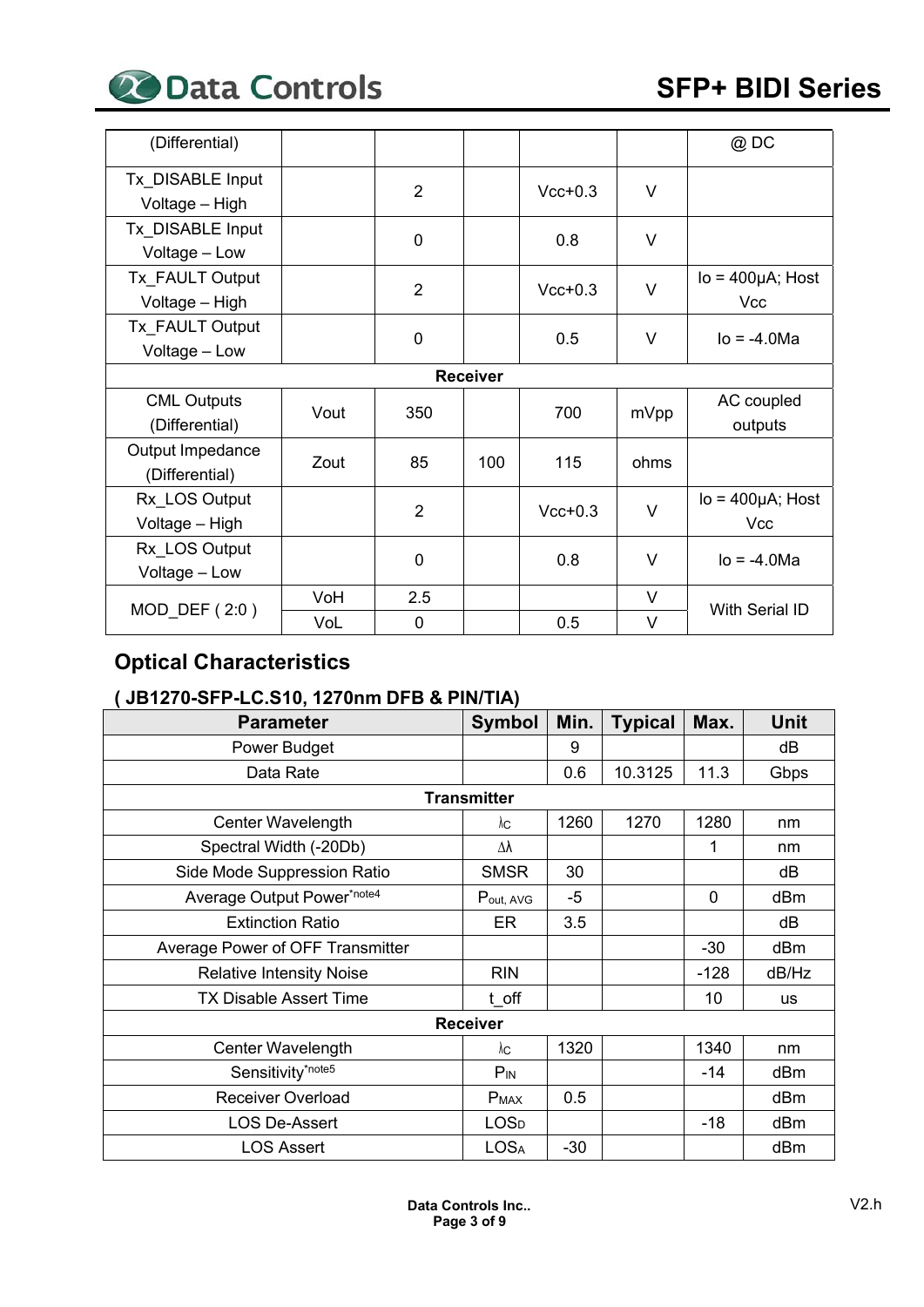| <b>Parameter</b>                 | <b>Symbol</b>           | Min.  | <b>Typical</b> | Max.   | Unit      |
|----------------------------------|-------------------------|-------|----------------|--------|-----------|
| Power Budget                     |                         | 9     |                |        | dB        |
| Data Rate                        |                         | 0.6   | 10.3125        | 11.3   | Gbps      |
|                                  | <b>Transmitter</b>      |       |                |        |           |
| Center Wavelength                | λс                      | 1320  | 1330           | 1340   | nm        |
| Spectral Width (-20Db)           | Δλ                      |       |                | 1      | nm        |
| Side Mode Suppression Ratio      | <b>SMSR</b>             | 30    |                |        | dB        |
| Average Output Power*note4       | Pout, AVG               | $-5$  |                | 0      | dBm       |
| <b>Extinction Ratio</b>          | <b>ER</b>               | 3.5   |                |        | dB        |
| Average Power of OFF Transmitter |                         |       |                | $-30$  | dBm       |
| <b>Relative Intensity Noise</b>  | <b>RIN</b>              |       |                | $-128$ | dB/Hz     |
| <b>TX Disable Assert Time</b>    | t off                   |       |                | 10     | <b>us</b> |
|                                  | <b>Receiver</b>         |       |                |        |           |
| Center Wavelength                | $\lambda$ C             | 1260  |                | 1280   | nm        |
| Sensitivity*note5                | $P_{IN}$                |       |                | $-14$  | dBm       |
| <b>Receiver Overload</b>         | $P_{MAX}$               | 0.5   |                |        | dBm       |
| <b>LOS De-Assert</b>             | <b>LOS</b> <sub>D</sub> |       |                | $-18$  | dBm       |
| <b>LOS Assert</b>                | <b>LOSA</b>             | $-30$ |                |        | dBm       |

#### **( JB1330-SFP-LC.S10, 1330nm DFB & PIN/TIA)**

\*Note4: Output is coupled into a 9/125um SMF.

\*Note5: Measured with worst ER, BER less than 1E-12 and PRBS 231-1 at 10.3125Gbps.

# **SFP+ Transceiver Electrical Pad Layout**

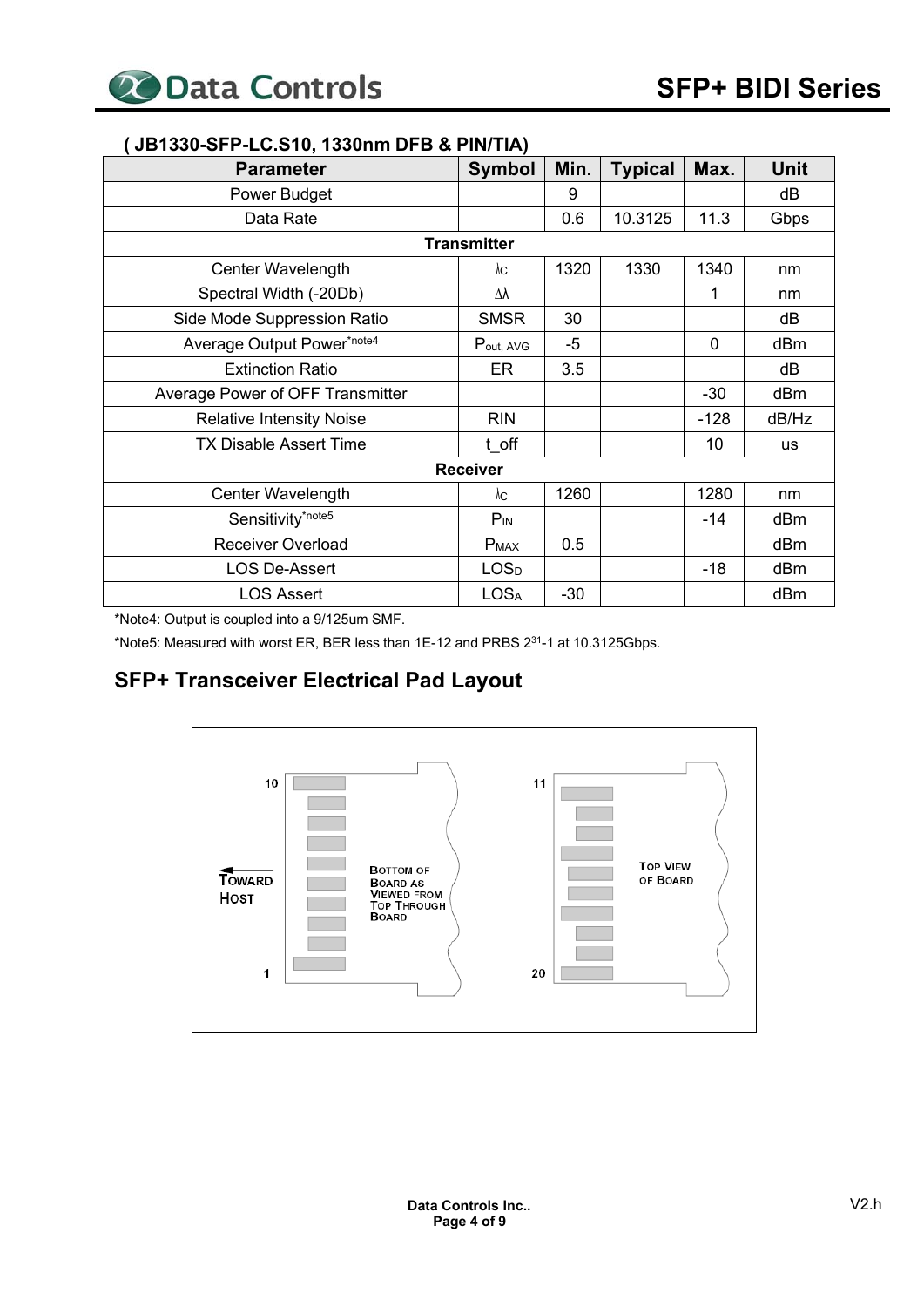

# **Pin Function Definitions**



| Pin<br>Num.    | <b>Name</b>       | <b>FUNCTION</b>                        | Plug<br>Seq.   | <b>Notes</b>                            |
|----------------|-------------------|----------------------------------------|----------------|-----------------------------------------|
| 1              | VeeT              | <b>Transmitter Ground</b>              | 1              | Note 5                                  |
| $\overline{2}$ | <b>TX Fault</b>   | <b>Transmitter Fault</b><br>Indication | 3              | Note 1                                  |
| 3              | <b>TX Disable</b> | <b>Transmitter Disable</b>             | 3              | Note 2, Module disables on high or open |
| 4              | <b>SDA</b>        | <b>Module Definition 2</b>             | 3              | 2-wire Serial Interface Data Line.      |
| 5              | <b>SCL</b>        | <b>Module Definition 1</b>             | 3              | 2-wire Serial Interface Clock.          |
| 6              | MOD ABS           | Module Definition 0                    | 3              | Note 3                                  |
| 7              | RS <sub>0</sub>   | <b>RX Rate Select</b><br>(LVTTL).      | 3              | No Function Implement.                  |
| 8              | LOS               | Loss of Signal                         | 3              | Note 4                                  |
| 9              | RS <sub>1</sub>   | <b>TX Rate Select</b><br>(LVTTL).      | 1              | No Function Implement.                  |
| 10             | VeeR              | <b>Receiver Ground</b>                 | 1              | Note 5                                  |
| 11             | VeeR              | <b>Receiver Ground</b>                 | 1              | Note 5                                  |
| 12             | RD-               | Inv. Received Data Out                 | 3              | Note 6                                  |
| 13             | $RD+$             | <b>Received Data Out</b>               | 3              | Note 6                                  |
| 14             | VeeR              | <b>Receiver Ground</b>                 | 1              | Note 5                                  |
| 15             | <b>VccR</b>       | <b>Receiver Power</b>                  | $\overline{2}$ | $3.3V \pm 5%$ , Note 7                  |
| 16             | VccT              | <b>Transmitter Power</b>               | $\overline{2}$ | $3.3V \pm 5%$ , Note 7                  |
| 17             | VeeT              | <b>Transmitter Ground</b>              | 1              | Note 5                                  |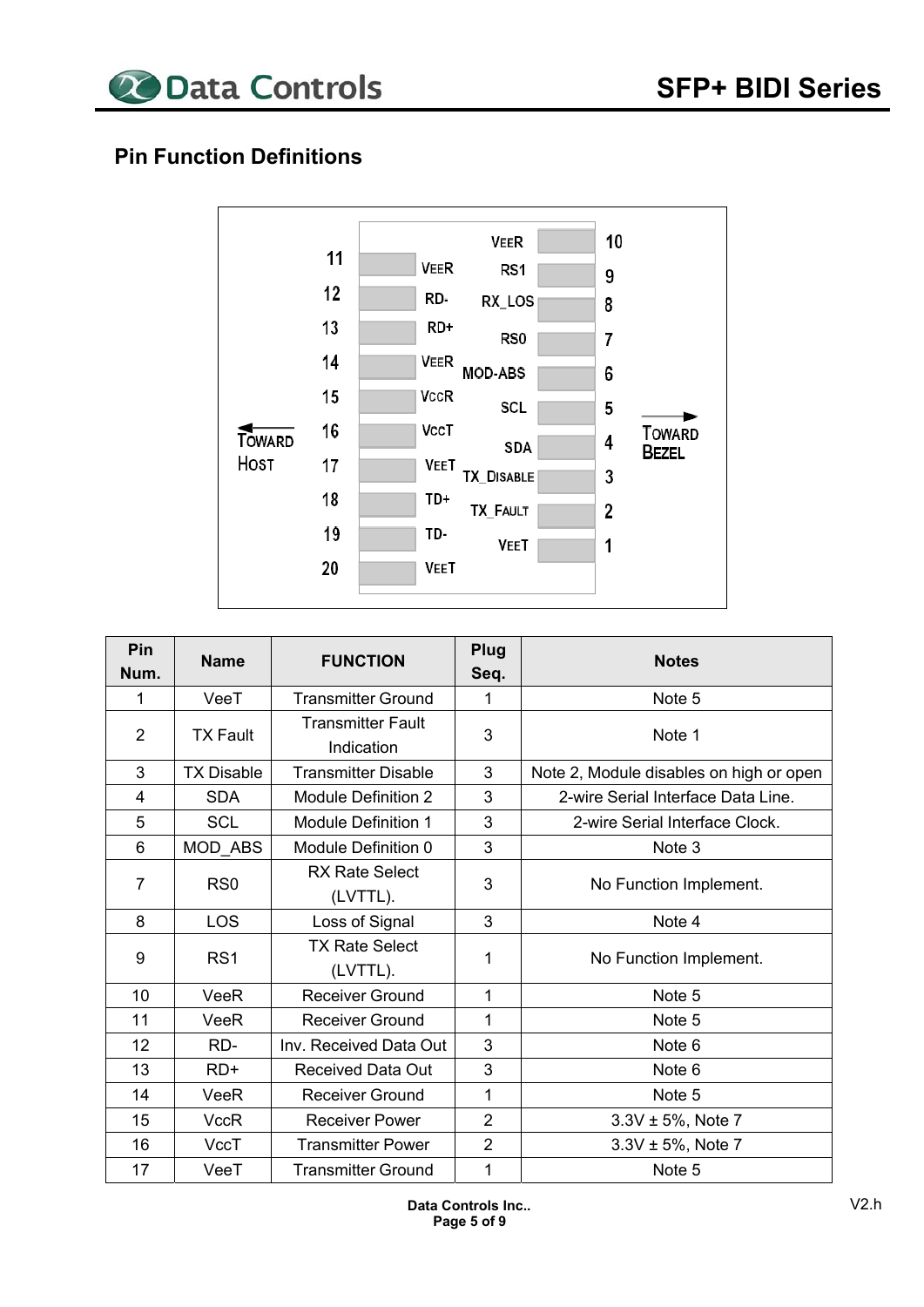20 Data Controls

| 18 | TD+          | Transmit Data In      | Note 8 |
|----|--------------|-----------------------|--------|
| 19 | TD-          | Inv. Transmit Data In | Note 8 |
| 20 | $\sqrt{eeT}$ | Transmitter Ground    | Note 5 |

#### **Notes:**

1) TX Fault is an open collector/drain output, which should be pulled up with a 4.7K – 10KΩ resistor on the host board. Pull up voltage between 2.0V and VccT/R+0.3V. When high, output indicates a laser fault of some kind. Low indicates normal operation. In the low state, the output will be pulled  $to < 0.8V$ .

2) TX disable is an input that is used to shut down the transmitter optical output. It is pulled up within the module with a 4.7K – 10 KΩ resistor. Its states are:

Low  $(0 - 0.8V)$ : Transmitter on (>0.8, < 2.0V): Undefined High (2.0 – 3.465V): Transmitter Disabled Open: Transmitter Disabled

3) Module Absent, connected to VeeT or VeeR in the module.

4) LOS (Loss of Signal) is an open collector/drain output, which should be pulled up with a 4.7K – 10KΩ resistor. Pull up voltage between 2.0V and VccT/R+0.3V. When high, this output indicates the received optical power is below the worst-case receiver sensitivity (as defined by the standard in use). Low indicates normal operation. In the low state, the output will be pulled to < 0.8V.

5) The module signal ground contacts, VeeR and VeeT, should be isolated from the module case.

6) RD-/+: These are the differential receiver outputs. They are AC coupled 100Ω differential lines which should be terminated with 100Ω (differential) at the user SERDES. The AC coupling is done inside the module and is thus not required on the host board. The voltage swing on these lines will be between 350 and 700 Mv differential (175 –350 Mv single ended) when properly terminated.

7) VccR and VccT are the receiver and transmitter power supplies. They are defined as 3.3V ±5% at the SFP+ connector pin. Maximum supply current is 430mA. Recommended host board power supply filtering is shown below. Inductors with DC resistance of less than 1 ohm should be used in order to maintain the required voltage at the SFP+ input pin with 3.3V supply voltage. When the recommended supply-filtering network is used, hot plugging of the SFP+ transceiver module will result in an inrush current of no more than 30Ma greater than the steady state value. VccR and VccT may be internally connected within the SFP+ transceiver module.

8) TD-/+: These are the differential transmitter inputs. They are AC-coupled, differential lines with 100Ω differential termination inside the module. The AC coupling is done inside the module and is thus not required on the host board. The inputs will accept differential swings of 150 – 1200 Mv (75 – 600Mv single-ended).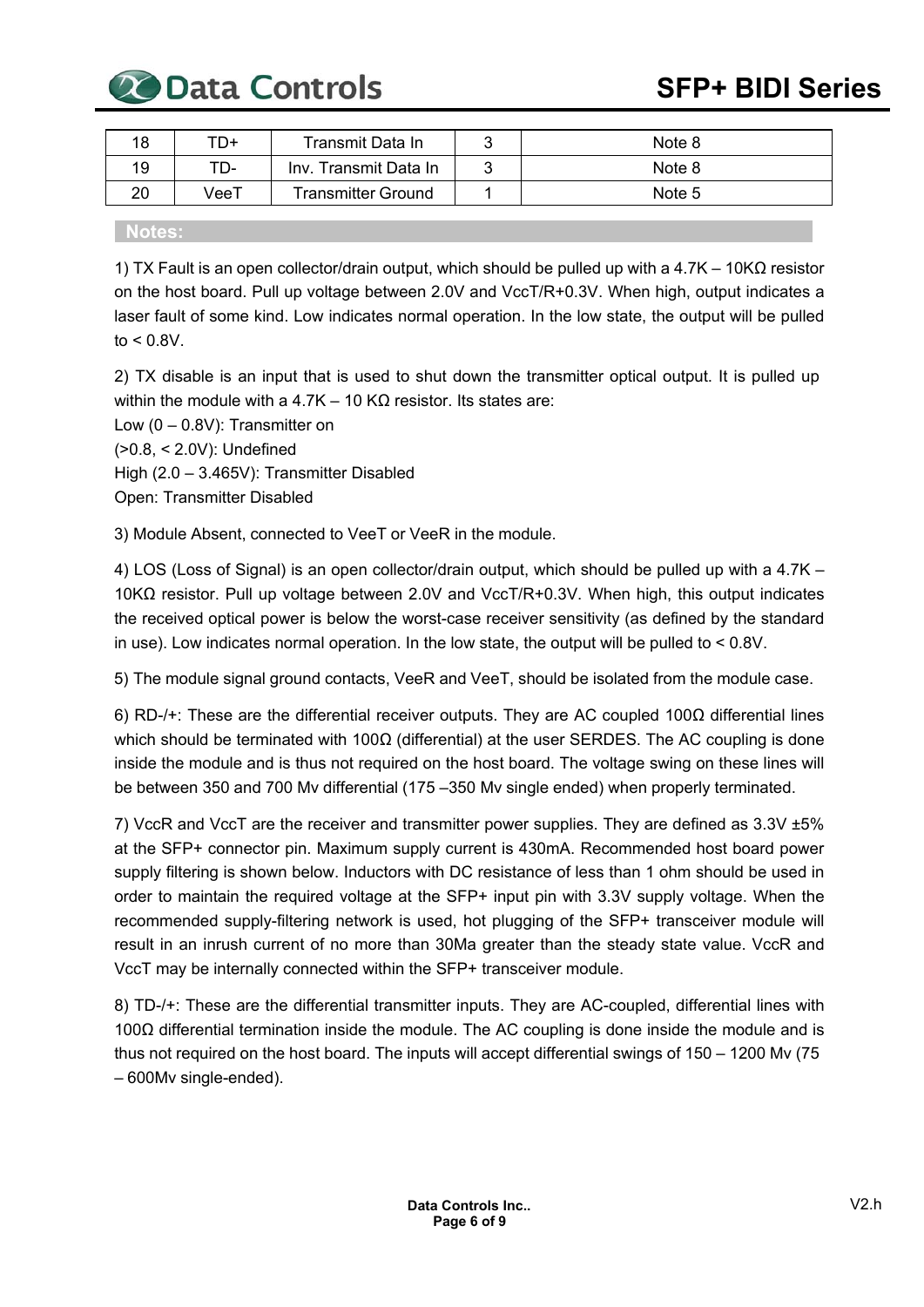

#### **EEPROM**

The serial interface uses the 2-wire serial CMOS EEPROM protocol defined for the ATMEL AT24C02/04 family of components. When the serial protocol is activated, the host generates the serial clock signal (SCL). The positive edge clocks data into those segments of the EEPROM that are not writing protected within the SFP+ transceiver. The negative edge clocks data from the SFP+ transceiver. The serial data signal (SDA) is bi-directional for serial data transfer. The host uses SDA in conjunction with SCL to mark the start and end of serial protocol activation. The memories are organized as a series of 8-bit data words that can be addressed individually or sequentially.

The Module provides diagnostic information about the present operating conditions. The transceiver generates this diagnostic data by digitization of internal analog signals. Calibration and alarm/warning threshold data is written during device manufacture. Received power monitoring, transmitted power monitoring, bias current monitoring, supply voltage monitoring and temperature monitoring all are implemented. If the module is defined as external calibrated, the diagnostic data are raw A/D values and must be converted to real world units using calibration constants stored in EEPROM locations 56 – 95 at wire serial bus address A2h. The digital diagnostic memory map specific data field define as following .For detail EEPROM information, please refer to the related document of SFF 8472 Rev 10.2

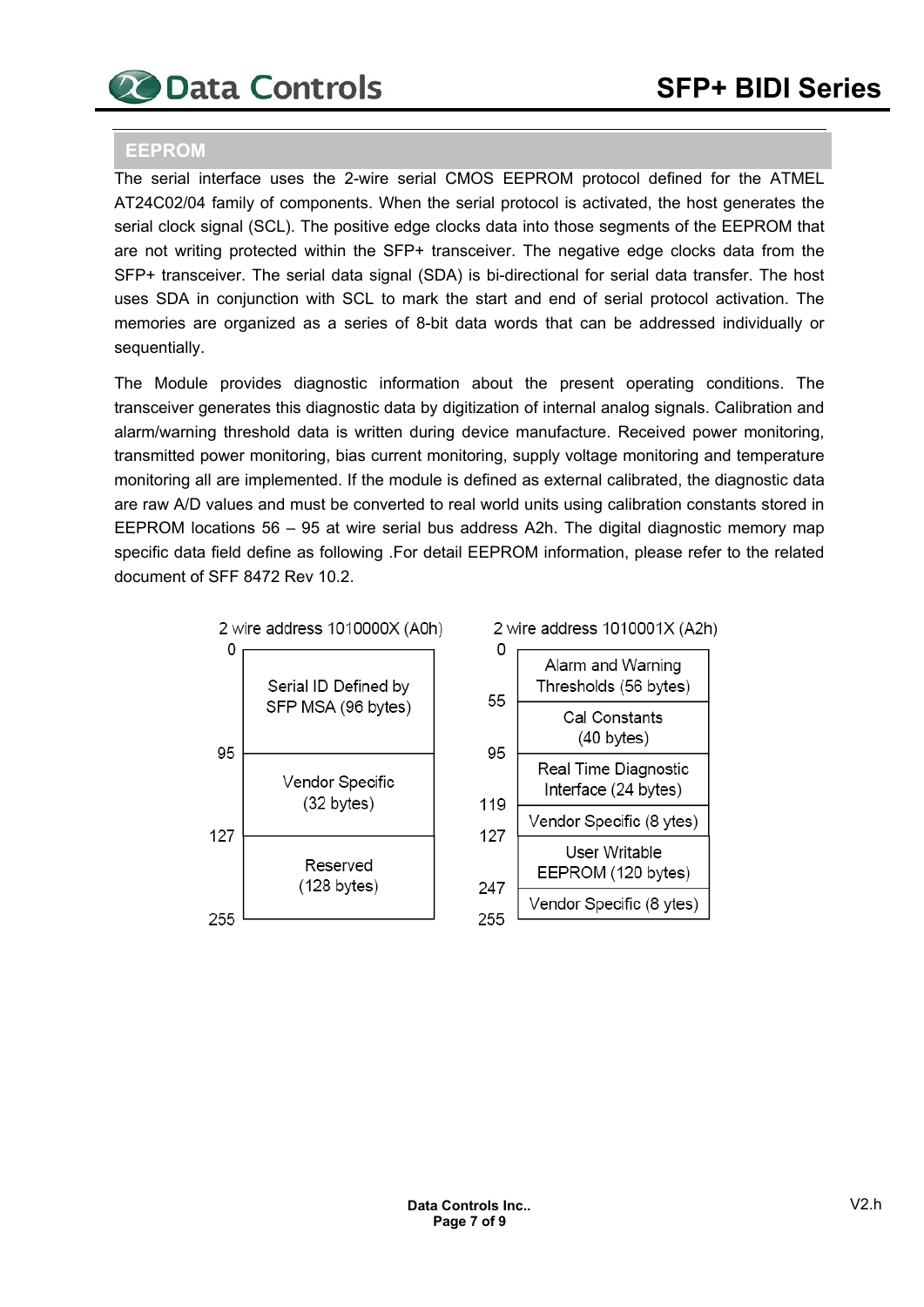

## **Recommend Circuit Schematic**



# **Mechanical Specifications**



\*This 2D drawing only for reference, please check with Data Controls Inc. before ordering.